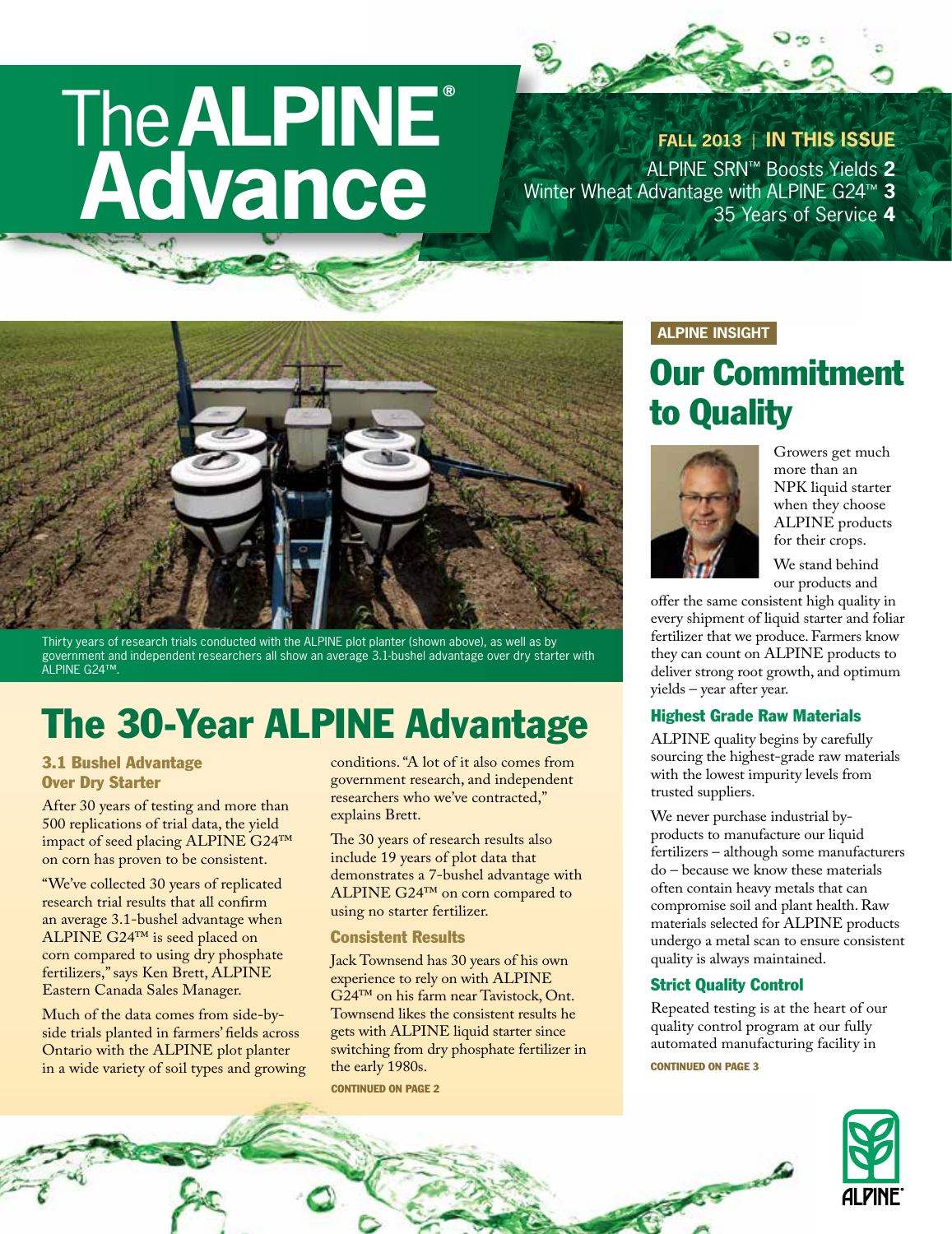# ALPINE SRN™ Surprises Growers with Higher Yields

Mike Roppel wasn't expecting a 15-bu/acre yield boost when he tested ALPINE SRN™ on his corn last summer.

"We didn't know what to expect," says Roppel, who sprayed the slow-release nitrogen fertilizer on 15 acres of his corn as a trial.

"We did it in 90' strips – spraying 90' and leaving 90' untreated. The <code>ALPINE</code> SRN™ was the only difference between the strips; everything else was the same."

Within a week Roppel, who farms 2,500 acres of corn, soybeans, and wheat with his brother near Tiverton, Ont., saw a definite visual response in the strips treated with ALPINE SRN™. "The corn got really dark green and was taller than the strips not sprayed with the foliar."

And the 15-bushel yield advantage he reaped at harvest was a welcome surprise.

#### Yield is King

"Yield is king," says Roppel, who plans to apply ALPINE SRN™ again next summer on 100 acres of corn as a full field trial. He had hoped to do that this summer but excess moisture prevented him from getting on the field. He says if he sees another large bushel increase, he'll likely make ALPINE SRN™ part of his standard program.



Many Ontario growers are witnessing an average 10-bu/acre yield increase by spraying ALPINE SRN™ on corn.

#### 10-Bushel Yield Advantage

Roppel is among a growing number of Ontario farmers who have witnessed an average 10-bu/acre yield advantage with ALPINE SRN™, says Nick Cressman, an ALPINE District Sales Manager in southern Ontario.

"Growers have been very pleased and surprised by the large yield response they get by applying such a small amount of ALPINE SRN™," says Cressman. He notes most growers tank mix 2 gal/acre, spraying it on with a fungicide or herbicide at the 8- to 10-leaf stage – saving an extra pass over the field.

Applying ALPINE SRN™ with a fungicide often triggers an even bigger yield boost, says Cressman. "We're seeing a 1+1=3 response because the ALPINE SRN™ helps the fungicide stick to the plant better. It's becoming a standardized part of many growers' fertilizer programs."

#### Plant Safe; Slow-Release N

When asked why ALPINE SRN™ triggers such a consistent yield response, Cressman explains, "Corn responds to nitrogen, and ALPINE SRN™ is a very efficient way to feed nitrogen. It's extremely plant safe, so you can foliar feed

it directly onto the leaves with no risk of damage. It sticks to the leaves, slowly absorbing and feeding the crop for up to three weeks, without washing off or getting broken down by the sun. As the corn starts tasseling, the ALPINE SRN™ is still there feeding the plant, and helping fill out the cob. That's why growers see higher yields."

Cressman adds, "With ALPINE SRN™ there's no lost efficiency, which is especially important in a year like this with so much rain because a lot of soil-applied nitrogen has been lost. ALPINE SRN™ lets growers go in and top up their nitrogen levels to ensure they aren't losing out on yield. It gives plants an extra shot of N when they need it most, and it gives growers a great return on their investment."

#### 30-YEAR ADVANTAGE – CONTINUED FROM PAGE 1



Ken Brett

"We were having problems with dry fertilizer. It wasn't consistent enough in years that were dry because it has to have moisture and heat to break down and dissolve before the plant can

take it up. ALPINE starter is already in liquid form so it's readily available when the plant needs it," explains Townsend, who grows corn, soybeans, edible beans, and wheat.

Ross Townsend Jr., Jack's nephew who also farms near Tavistock with his father, Ross Sr., and brother Keith, says they've also used ALPINE G24™ on their

crops for three decades. "Crop safety is always number one, and ALPINE liquid starter is a very safe product," he says. "Having a product that's safe to apply directly on the seed is important because the roots don't have to go looking for it. It's right there. We get a big response with this starter."

#### Biggest Response in Cold Soil

The biggest response to ALPINE G24™ occurs in cold, dry soil, says Brett. "That's because it's high in liquid orthophosphate – the most plant-available form of phosphate – an important advantage as growers constantly plant corn earlier into cooler soil," he explains. "When soil is cold, the phosphorous that's already in the ground isn't plant available until the soil warms up. ALPINE G24™ is instantly available to kick-start root growth sooner."

Ease of handling and convenience are also key factors that have kept the Townsends using ALPINE G24™ for so long. "It's very easy to handle and it's non-corrosive. You don't have to worry if it spills on your equipment," says Jack. "A lot of farm operations around here use it."

But even with 30 years of research data and thousands of satisfied customers, Brett says ALPINE plot trials will continue across Ontario for years to come.

#### New Corn Genetics

"As farming practices change and new corn genetics emerge, it's good to keep demonstrating that ALPINE G24™ has the same yield impact today that it did 30 years ago. These new corn hybrids are touted as having better root systems, but we're finding the response with ALPINE G24™ is still virtually equal to what it used to be."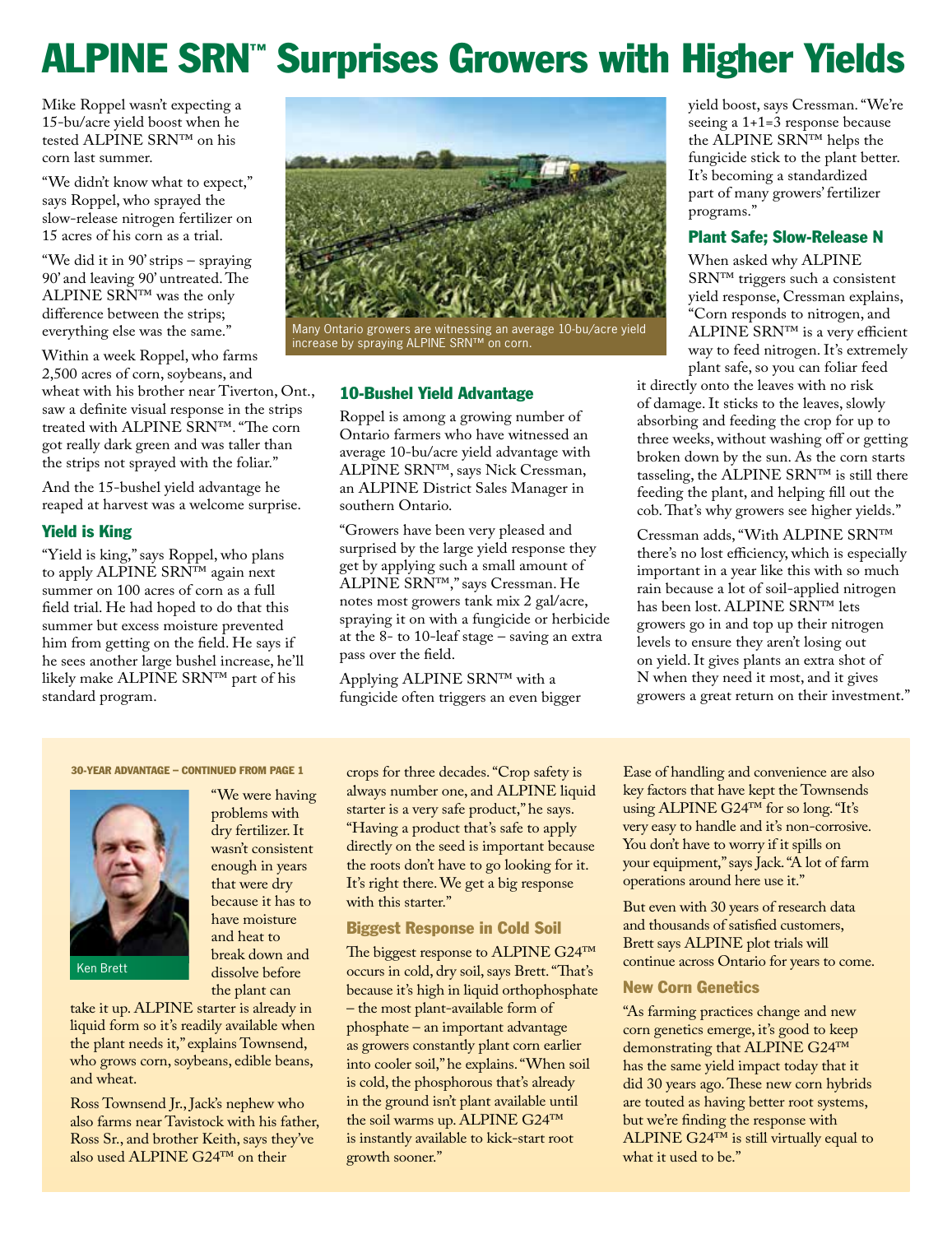### ALPINE G24™ Delivers Strong Results on Winter Wheat

When Howard Kuntze replaced his old air seeder with a New Holland model this past spring, he says there was no question that he would immediately hook up an ALPINE liquid fertilizer kit to his new equipment.

The idea of using dry phosphate to plant his winter wheat with the new air seeder never even crossed his mind.

"We've seen enough research and enough results on our own farm that we just automatically use ALPINE G24™ liquid starter on all of our crops," says Kuntze, who farms 2,200 acres of corn, soybeans, cereals, and edible beans north of Stratford, Ont. He custom seeds another 2,000 to 3,000 acres.

#### Higher Yields; Better Winter Survival

"We've seen a 4- to 7-bu/acre yield increase on our winter wheat since switching from dry phosphate to ALPINE G24™ liquid starter about 15 years ago. And our winter survival rate is quite a bit better with the ALPINE starter," says Kuntze.

He attributes the yield increase to the precise on-seed placement of ALPINE G24™ and the fact that it's 80 per cent liquid orthophosphate, which is immediately plant available and doesn't have to break down and dissolve like dry phosphate before plants can use it. "We have applied ALPINE G24™ to high phosphate soil and



Howard Kuntze says hooking up an ALPINE liquid kit on his new air seeder was an automatic decision because he's seen so many benefits with ALPINE G24™ on his crops.

still gotten better results with it because it's in the right form at the right time," he adds.

#### Hardier Plants

"Placing ALPINE G24™ directly onto seeds results in fast, efficient uptake and strong, early root establishment, even in cool soil," says Steve Gingerich, an ALPINE

District Sales Manager in southern Ontario. "In winter wheat, establishing a strong root system quickly is crucial because it develops hardier plants that overwinter well and can better tolerate the challenges and stresses that the coming growing season may bring."

CONTINUED ON PAGE 4

#### ALPINE INSIGHT – CONTINUED FROM PAGE 1

New Hamburg, Ont., – and at all six of our company's production plants across North America.

Samples are drawn twice at different stages of production from every batch of liquid fertilizer and micronutrients produced. These samples are tested at our in-house laboratory to ensure all products conform to our strict quality control standards – such as being non-corrosive and having ideal pH levels and salt indexes, exact concentrations of ingredients, and accurate NPK formulations.

These built-in checks and balances allow us to detect any possible issues early in the production process, before product is ever shipped to our customers – helping make ALPINE liquid fertilizers the leader in crop nutrition.

#### On-Farm Storability

All ALPINE products also undergo freeze point testing, shelf life testing, and stability testing because we know how important



Rigorous testing at our in-house laboratory in New Hamburg ensures top performance and the highest quality in every batch of ALPINE liquid fertilizer produced.

storability is on-farm – especially through the winter. All of our products overwinter easily, and provide top performance once growers are ready to plant their crops.

We've seen our liquid fertilizers stored on-farm for several years in Ontario. They

always remain in true solution – rather than separating back into the raw ingredients, which can ruin planting equipment. That's one more reason why growers prefer ALPINE products.

Field testing is also a critical component of our quality assurance program. Our plot planter is busy every spring as we conduct trials that measure yield performance and the seed safety of our products.

#### A Made-in-Ontario Solution

Manufacturing all of our products in-house is pivotal to safeguarding the quality of ALPINE liquid fertilizers. And because our production facility is centrally located in Ontario, we are able to provide a constant, uninterrupted supply of product and immediate customer service that's responsive to growers' changing needs.

All the best,

Murray Van Zeggelaar VP Sales & Marketing